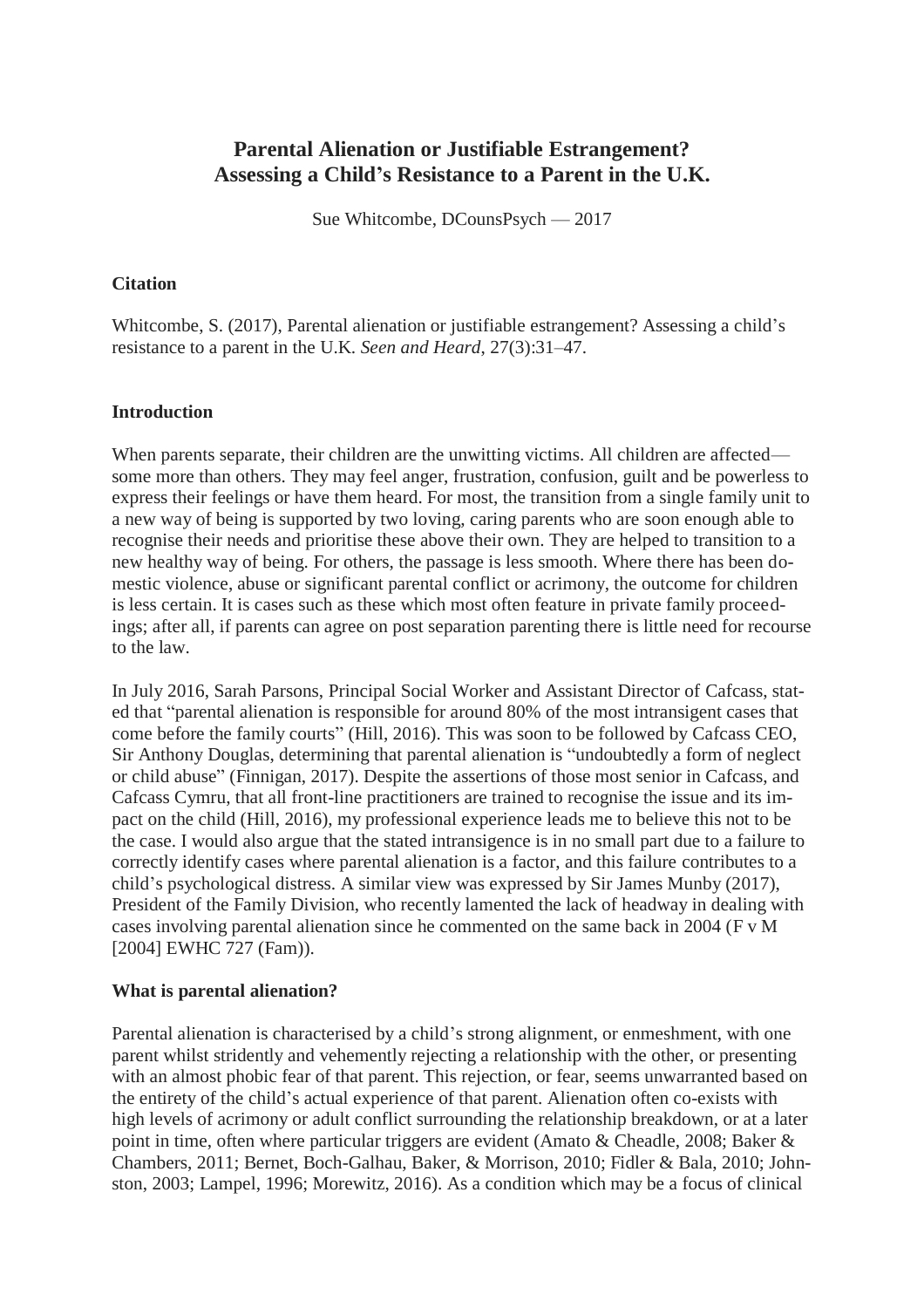attention, parental alienation is most readily categorised as a *parent–child relational problem* (V61.20) or *child affected by parental relationship distress* (V61.29). In some cases the behaviours of a caregiver in perpetuating an alienated condition in a child may be defined as *child psychological abuse* (995.51) (American Psychiatric Association, 2013).

Many children impacted by alienation appear, on the surface, to function well. They may be seen as model pupils at school, polite and well-behaved. However studies have identified increased emotional and behavioural problems in alienated children as well as risks to a child's psychological and emotional development. Alienated children may display anger, withdrawal, aggression, defiance, rigidity and school refusal at a higher level than children who maintain a relationship with both parents. Depression, somatic complaints and sleep disturbance have also been identified. Severely alienated children may act out—being rude, swearing, attacking a parent, destroying property or stealing. Conduct disorder or oppositional defiance may be evident (Baker, 2005; Bernet et al., 2010; Clawar & Rivlin, 1991; Dunne & Hedrick, 1994; Johnston, Walters, & Olesen, 2005; Johnston, 2005; Lampel, 1996; Rand, Rand, & Kopetski, 2005; Waldron & Joanis, 1996; Wallerstein & Kelly, 1980).

Individuals who experience alienation are more likely to have an impaired ability to sustain effective, healthy relationships throughout their life-course, including work and social relationships, as well as an increased incidence of mental health and psychiatric disorders and substance misuse (Baker & Verrocchio, 2013, 2016; Bernet, Baker, & Verrocchio, 2015; Cartwright, 1993; Johnston et al., 2005). Establishing the prevalence of parental alienation is hampered by issues of data samples and definitions. The most recent study of 610 randomly selected adults in the USA suggests that 13.4 percent of parents have been alienated from one or more of their children, which is much higher than previous estimates (Harman, Leder-Elder, & Biringen, 2016).

### **Symptomatic Behaviours in the Child**

Alongside the apparent fear, irrational anxiety, refusal or resistance to being with a parent, or parenting time which is characterised by extreme withdrawal, gross hatred and animosity, there is often an evident absence of guilt over cruelty or poor behaviour towards the parent. A child will often offer weak or frivolous rationalisations for their refusal to see a parent such as the children who told me they didn't want to see their father because "he burned the sausages" or that their mother "bribed them with chocolate."

Psychological splitting, a lack of ambivalence, where a child idealises one parent and devalues the other, is a common feature. This is most readily apparent in the enmeshed relationship with, or reflexive support of, one parent. This polarised thinking often extends to family and friends of the devalued parent, with rejection of the maternal or paternal family in its entirety. Children will often insist that any "decision" relating to their rejection or animosity towards a parent is their own, not shaped or influenced by a favoured parent. The use of adult language or phrases (often of a learned or rehearsed quality) may be evident, or disclosures of information or experiences outside a child's direct knowledge. For example, children may speak of the court case, financial arrangements or report incidents prior to their birth or cognitive awareness. These symptomatic behaviours and the underlying psychological processes in an alienated child have been independently identified since the 1980s by researchers and practi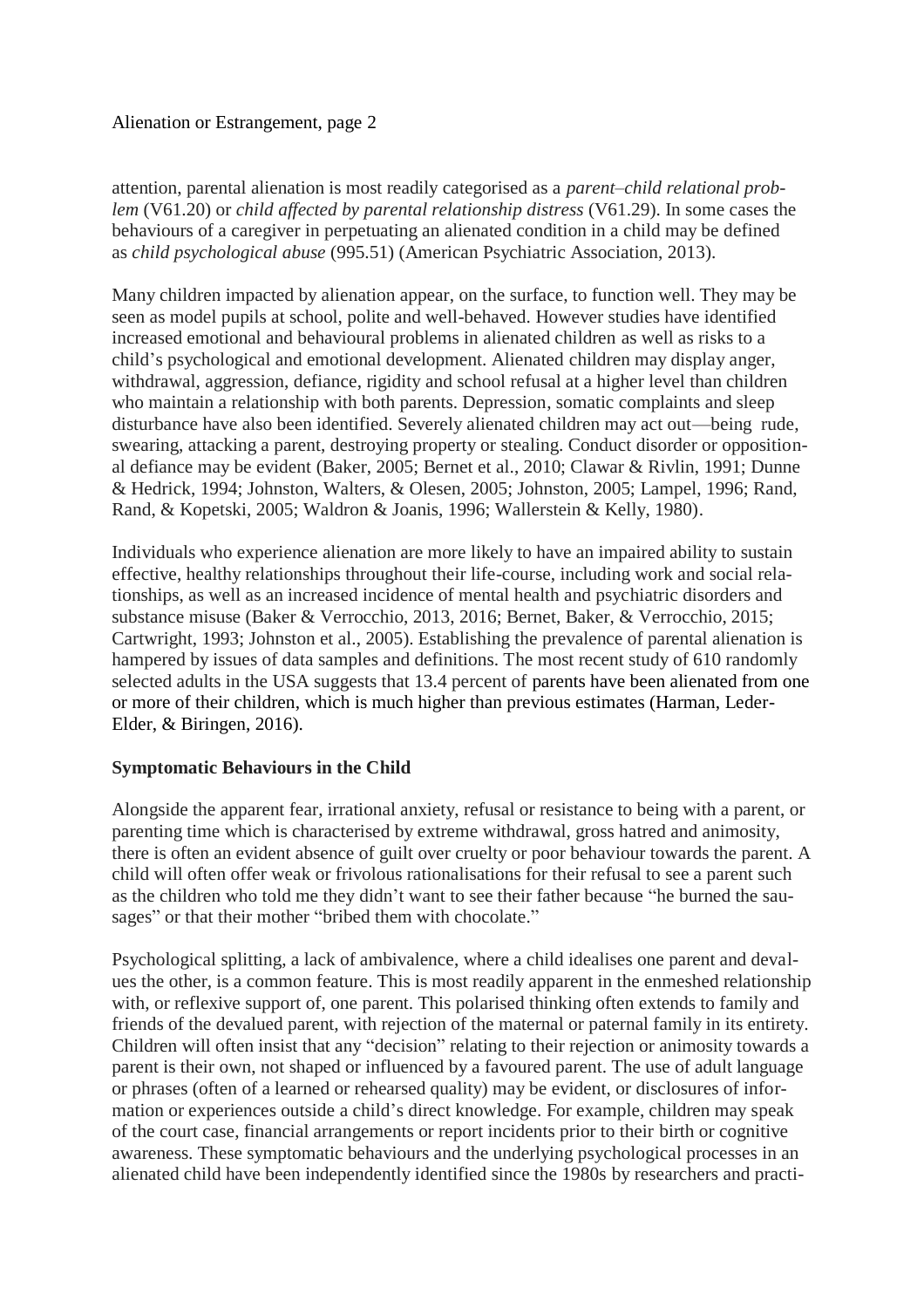tioners in social work, law, psychology and therapy (Baker & Darnall, 2006; Baker, 2005; Clawar & Rivlin, 1991; Dunne & Hedrick, 1994; Gardner, 1985; Johnston, Campbell, & Mayes, 1985; Kelly & Johnston, 2001; Kopetski, 1998; Wallerstein & Kelly, 1980).

At its core, these behaviours are the presenting features of a maladaptive coping strategy. Within the dynamics of a family system under stress, the child feels a loyalty conflict, is unwittingly co-opted into an unhealthy cross-generational coalition with one parent, or empowered or elevated to the role of decision maker in perverse triangulation, parentification or adultification processes (Buchanan & Heiges, 2001; Grych, Seid, & Fincham, 1992; Haley, 1977; Johnston et al., 2005; Kerig & Swanson, 2010; Kerig, 2005; McHale, 1997; Minuchin, 1974). Within this dysfunctional system, a child's critical thinking is impaired, they experience a cognitive dissonance—unable to reconcile their actual experience of a loved parent with the contrasting overt and implicit contradicting information received from the other loving parent. In the often fragile period where a child is managing to maintain some direct time with both parents, their behaviour may vary markedly from one situation to another (Waldron & Joanis, 1996). They may be comfortable, relaxed and affectionate when with a parent, but may become rejecting of that parent when in the proximity of the more favoured parent. In order to achieve some equilibrium, the child is driven (usually unconsciously) to reduce this psychological distress by rejecting the least vulnerable or fearsome parent. This rejection enables a child to present, on the surface, as coping and functioning well.

Child factors include the age, developmental stage, personality and temperament of the child. It is more likely that an alienated child will be an only child in the age range 8-13, or the oldest child in a family will be the first to become alienated (Everett, 2006; Johnston, Walters, & Olesen, 2005; Kelly & Johnston, 2001; Waldron & Joanis, 1996). Those children who are anxious, fearful, passive, have low self-esteem, developmental difficulties, neurodevelopmental conditions or additional needs often do not have the resilience to ride out the storm between their parents (Drozd & Olesen, 2004; Racusin, Copans, & Mills, 1994; Steinberger, 2006). Cognitive intelligence, thoughtfulness and caring nature are also features in many alienated children.

# **Normal Child Behaviours and Child Abuse**

When faced with a child's rejection, refusal or fear, it is important to consider the developmental stage of the child, normal range responses to family breakdown and justifiable estrangement. In early childhood, crying, tantrums or clinginess are normal healthy reactions to separation. In older children, normal range behaviours can include displays of anger and aggression. A transient, changing preference for either parent is also common, particularly in adolescents. When parents are sensitive to their child's needs during family separation, these behaviours diminish over a short period of time.

When a child has been subject to abuse, rejection of an abusive parent is considered to be an adaptive coping strategy. In these circumstances, refusal of a continued relationship is justifiable estrangement. However, such a response is unusual. Children have an innate, evolutionary drive to attach to their caregivers irrespective of the quality of care received, even if the caregiver is abusive. Children love their parents, and want to be with them. Most children who are abused by a parent, particularly younger ones, are reluctant to disclose their abuse as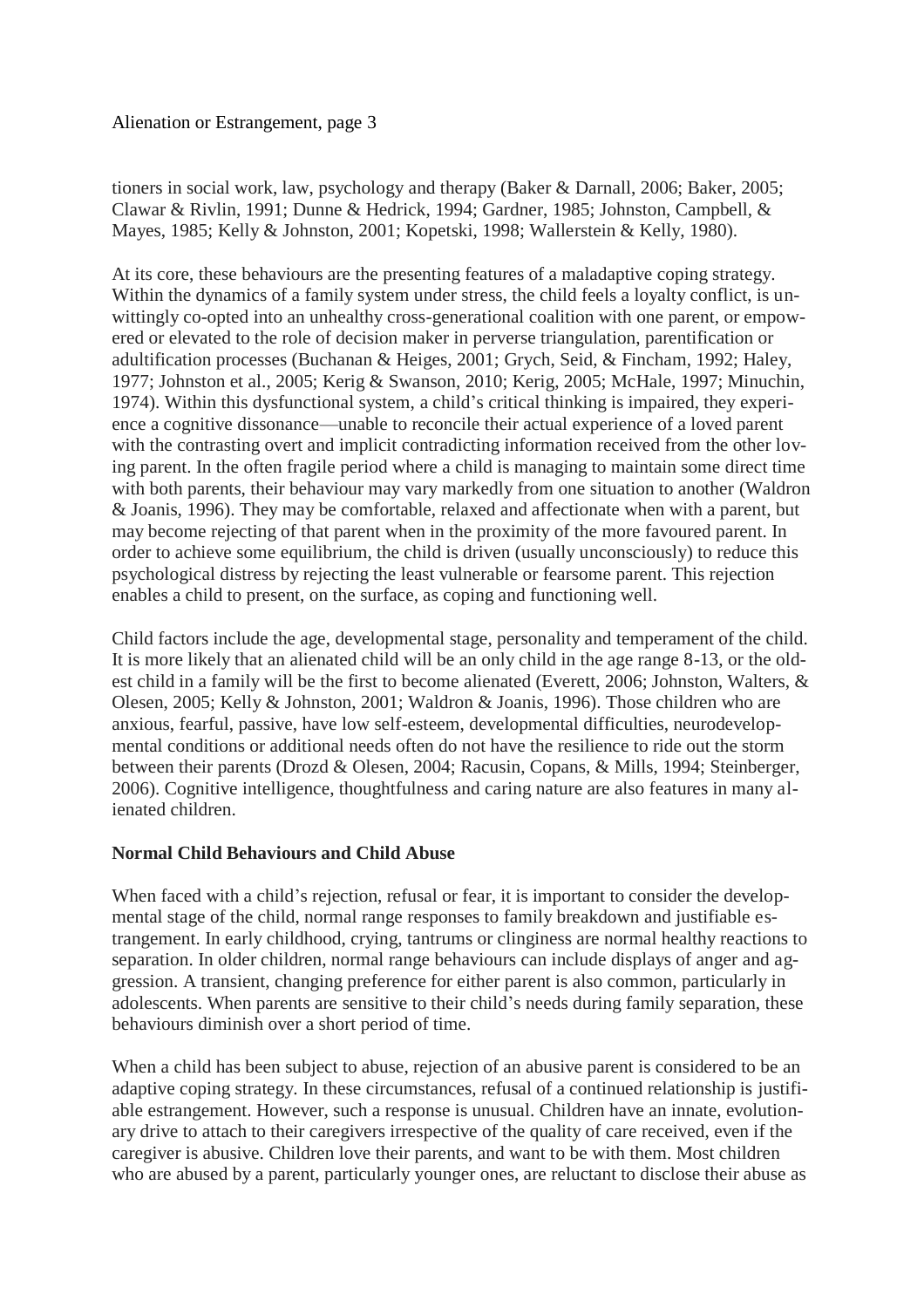they struggle with feelings of confusion, inner conflict and issues of loyalty. Most often, they will resort to internalizing coping mechanisms such as secrecy, denial and silence.

False allegations of abuse—whether intentionally fabricated, a misinterpretation or exaggeration of non-abusive incidents or, in some cases, irrational or delusional beliefs—are commonplace where there is dispute over child arrangements, and parental alienation in particular (Baker, 2007; Faller & DeVoe, 1995; Thoennes & Tjaden, 1990; Trocmé & Bala, 2005). When such allegations are voiced by a child, there is a qualitative difference to those disclosed by children experiencing actual abuse. With alienated children, disclosures are often bold, elaborate, lacking affect with evident incongruence. Loyalty conflict is not apparent and allegations are repeated in a matter-of-fact, detached and frequent manner. There is often a rehearsed quality.

An alienated child is the presenting symptom of a damaged or dysfunctional system, and it is essential to consider the individual components of that system, and their interaction to fully understand why a child rejects, or fears, a good-enough loving parent.

### **Parental and Contextual Factors**

The behavioural, contextual and psychological factors which increase the risk of, or perpetuate, parental alienation have been consistently identified in research and clinical observations. These include individual factors in each of the parents such as their personality, mental health, drug or alcohol use, their own experience of being parented, relationship behaviour and patterns, personal coping strategies and psychological defence mechanisms.

Parents who engage in overt or subtle alienating behaviours are more likely to have particular underlying personality traits or psychopathology. There is a preponderance for blame projection, a lack of insight and rigid defensiveness, manifested by a flawless, moralistic self-belief (Bagby, Nicholson, Buis, Radovanovic, & Fidler, 1999; Bathurst, Gottfried, & Gottfried, 1997; Siegel & Langford, 1998). There is a greater likelihood of histrionic, narcissistic and paranoid personality traits and disorders, affective disorders, psychosis and suicidal ideation and behaviours, with a lack of resilience around separation and loss (Johnston et al., 2005; Johnston, Campbell, & Tall, 1985; Lampel, 1996; Racusin et al., 1994; Turkat, 1994). There is often a failure to grieve or appropriately psychologically attend to the end of the intimate relationship. Issues of attachment and separation rooted in their own childhood are common, evidenced by an enmeshed relationship with a parent (often ongoing) or the early absence of, or rejection by, a birth parent (Kopetski, 1998; Rand, 1997). These parents are often dependent on a reconstructed family unit to maintain their emotional stability and sense of self which in turn may lead to enmeshment with a child or infantilisation when the adult relationship breaks down (Everett, 2006; Garber, 2011). They are likely to experience the end of their relationship as abandonment or rejection, a narcissistic injury, triggering earlier childhood trauma. This often translates to a sense of humiliation, precipitating rage, vengeful and vindictive behaviours and distorted thinking (Kelly & Johnston, 2001).

Alienated parents may be quite passive, withdrawing in the face of conflict. Alternatively, there may be a harsh and rigid parenting style. There may be a self-centredness and immaturity, a propensity to be critical and demanding, all of which sometimes manifest in counter-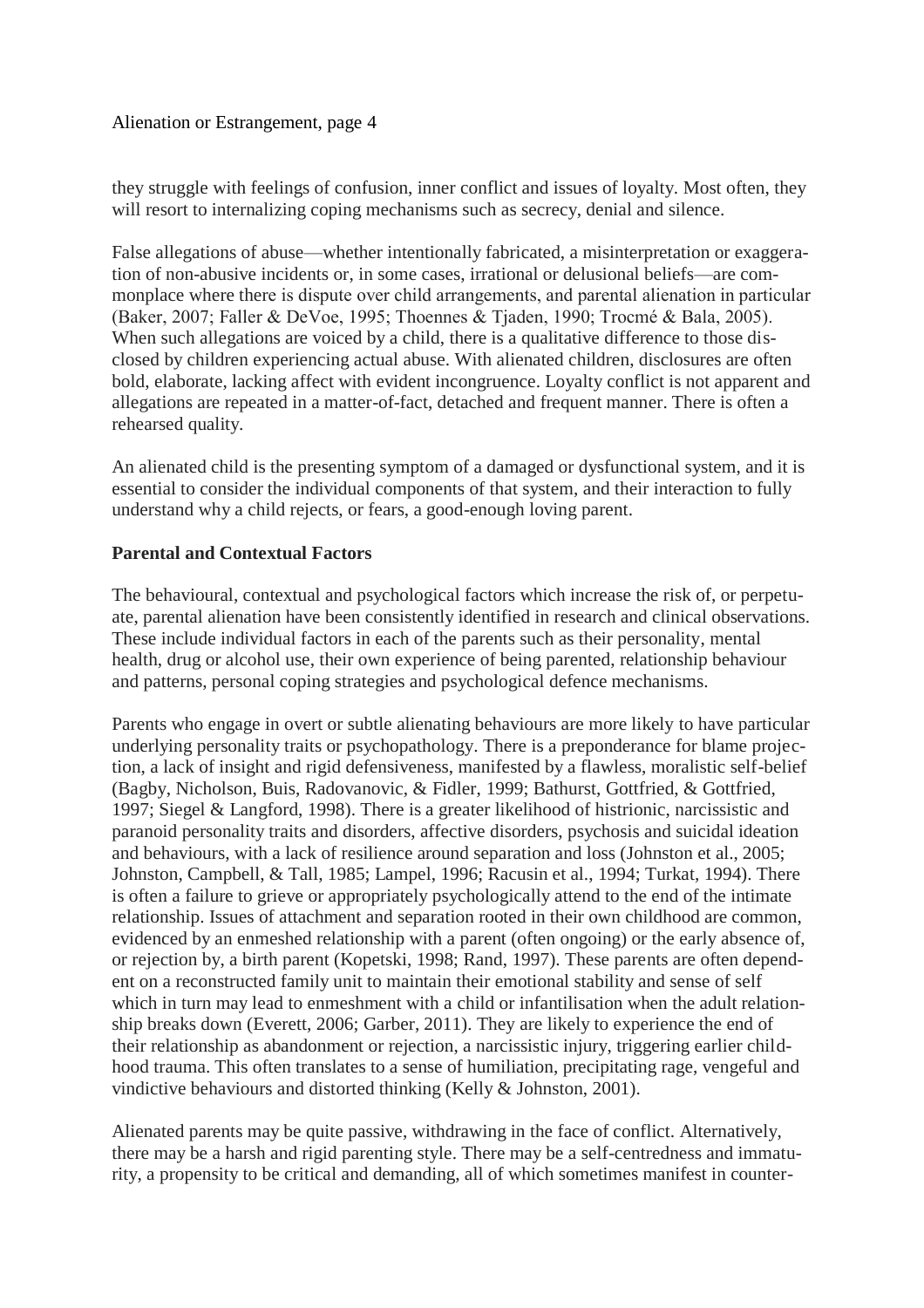rejection of the child (Kelly & Johnston, 2001; Warshak, 2003). In some parents there is a lack of empathy and evidence of inadequate parenting skills (Fidler & Bala, 2010; Turkat, 1994).

Contextual factors which often pre-dispose or perpetuate alienation include geographical distance between both homes; the duration of no parent–child contact; limited availability of appropriate support; litigation; new partners/relationships; domestic violence and conflict (Johnston, Olesen, & Walters, 2005; Lee & Olesen, 2001; Vassiliou & Cartwright, 2001; Waldron & Joanis, 1996).

#### **Alienating Behaviours**

There has been a considerable amount of recent research which validates and expands upon the typical behaviours which are apparent in an alienating or favoured parent in the parental alienation dynamic (Baker & Verrocchio, 2016; Harman, Biringen, Ratajack, Outland, & Kraus, 2016; Verrocchio, Baker, & Bernet, 2016; Verrocchio, Marchetti, & Fulcheri, 2015). It is important to recognise that not all behaviours are overt and explicit and some will not be within a parent's awareness. Typical behaviours include direct or indirect denigration of a parent as well as suggestions that they are dangerous or have abandoned the child (Baker & Darnall, 2006; Baker, 2006; Kelly & Johnston, 2001; Kopetski, 1998; Rowen & Emery, 2014; Waldron & Joanis, 1996). Messages are reinforced by the removal of photographs, mementos and signs of the parent from the home and no positive dialogue about the parentchild relationship, or the absent parent. Children are encouraged to call the absent parent by their first name or a derogatory term and cease to call them mum or dad. There is rarely any encouragement or support in celebrating special occasions with the other parent such as Birthdays, Fathers' or Mothers' Day. Negative body language and non-verbal communication, including withholding affection, excessive anxiety and overt excessive expression of emotions, all contribute to a child's internalised representation of a "bad" other parent or a needy, vulnerable aligned parent.

Active alienating behaviours include preventing or frustrating direct and indirect parenting time and communication between child and parent. Favoured parents may arrange special treats or events, or offer inducements, when parenting time with the other parent is scheduled, breaching court orders in some cases. Letters, cards and gifts may be destroyed or hidden. Scheduled telephone and Skype calls may be interfered with or go unanswered. Involvement with health care, education or leisure activities may be frustrated alongside a failure to share decisions or information as should be expected where there is parental responsibility. These behaviours may extend towards the entire family of the alienated parent, as well as friends. In some cases there will be overt pressure to force a child to choose between parents. Behaviours here can include isolating a child from usual social contacts, verbal abuse and physical chastisement, lying to the child and manipulating them. Parents may be angry with a child or criticise them if they express love or enjoyment of time with their other parent. As indicated above, false or unsubstantiated allegations of abuse or neglect are common as is allowing a child choice or encouraging a child to make decisions about maintaining a relationship with the other parent (Bernet et al., 2015; Fidler, Bala, & Saini, 2012; Gordon, Stoffey, & Bottinelli, 2008; Siegel & Langford, 1998; Stoltz & Ney, 2002).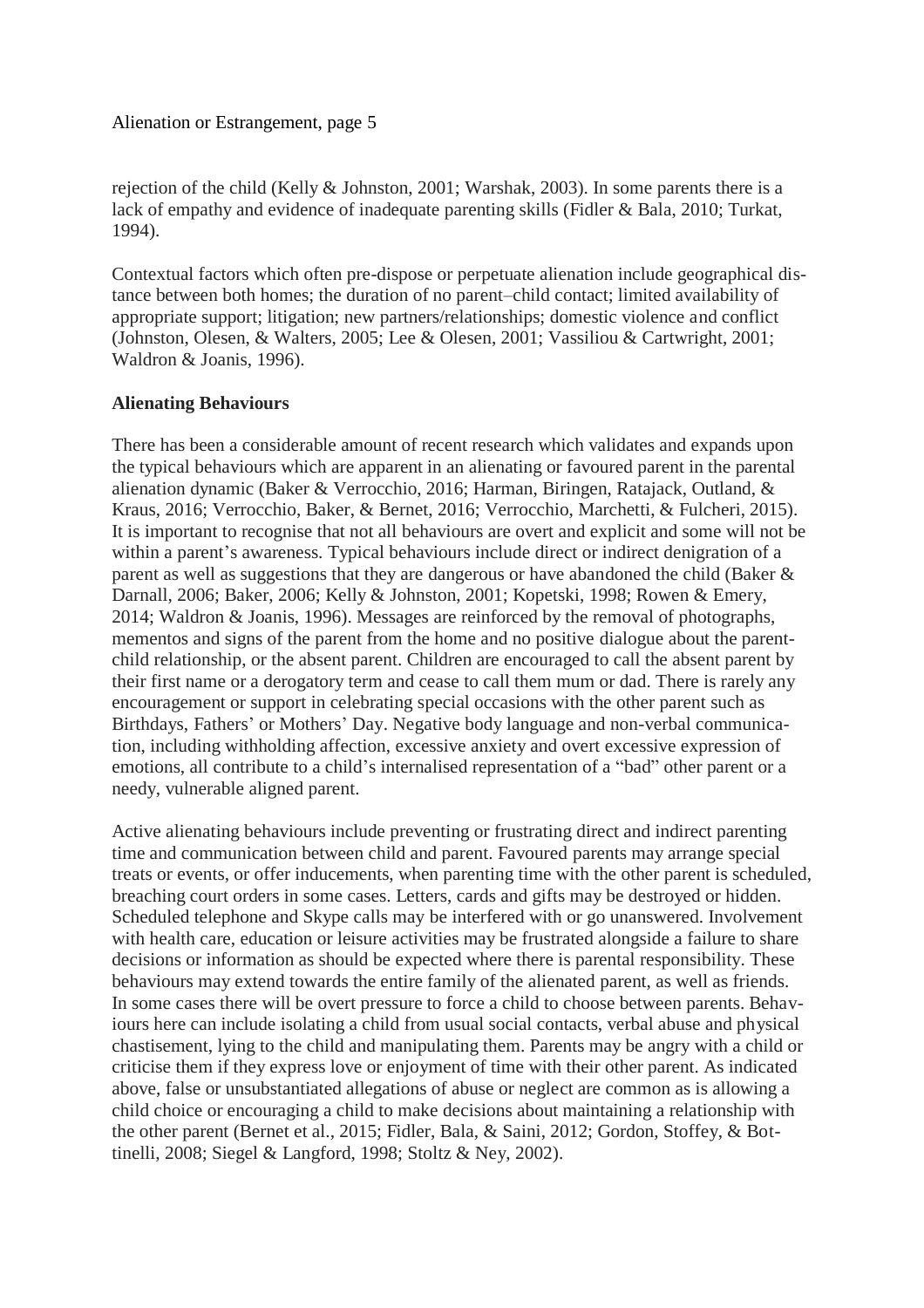### **Estrangement or Alienation?**

Parental alienation has been conceptualised as existing on a continuum from mild to severe. In hybrid alienation, the behaviours of both parents contribute to the alienated position of a child (Burrill, 2006; Fidler et al., 2012; Rand et al., 2005). In reality, cases can be complex, often being complicated by intimate partner violence, substance misuse, long standing mental health issues, prior safeguarding and child protection issues.



# *Figure 1. Model of Estrangement–Alienation*

When faced with a child presenting as resistant to seeing a parent, vehemently rejecting a parent or displaying extreme anxiety or fear of a parent, it is important to determine whether this presentation is "reasonable" or not, based on the entirety of that child's experience of that parent. Front-line practitioners in the U.K. are well-versed at evaluating families where there is recognisable abuse or poor parenting—the far left of the Estrangement–Alienation model (Figure 1). Established assessment, evaluation and intervention models in this area and a limited understanding of alienation, often lead to a presumption that a child's resistance or fear is justified—"there's no smoke without fire." It is essential to develop a 360 degree view, which includes the pre-separation relationship as well as the current situation. Incorrect assessment and formulation can be damaging, exacerbating alienation and on occasions leaving a child in the care of a psychologically abusive parent.

Lack of knowledge and understanding can lead to unconscious collusion with the alienation process, particularly where information and history is garnered from one parent's perspective only (Garber, 2007; Kelly & Johnston, 2001). It is often the case that enquiries are made of schools, counselling services, GPs or domestic abuse agencies which focus on the current situation. Very often, these services have only had input from one parent and that input becomes a "truth" upon which decisions are made.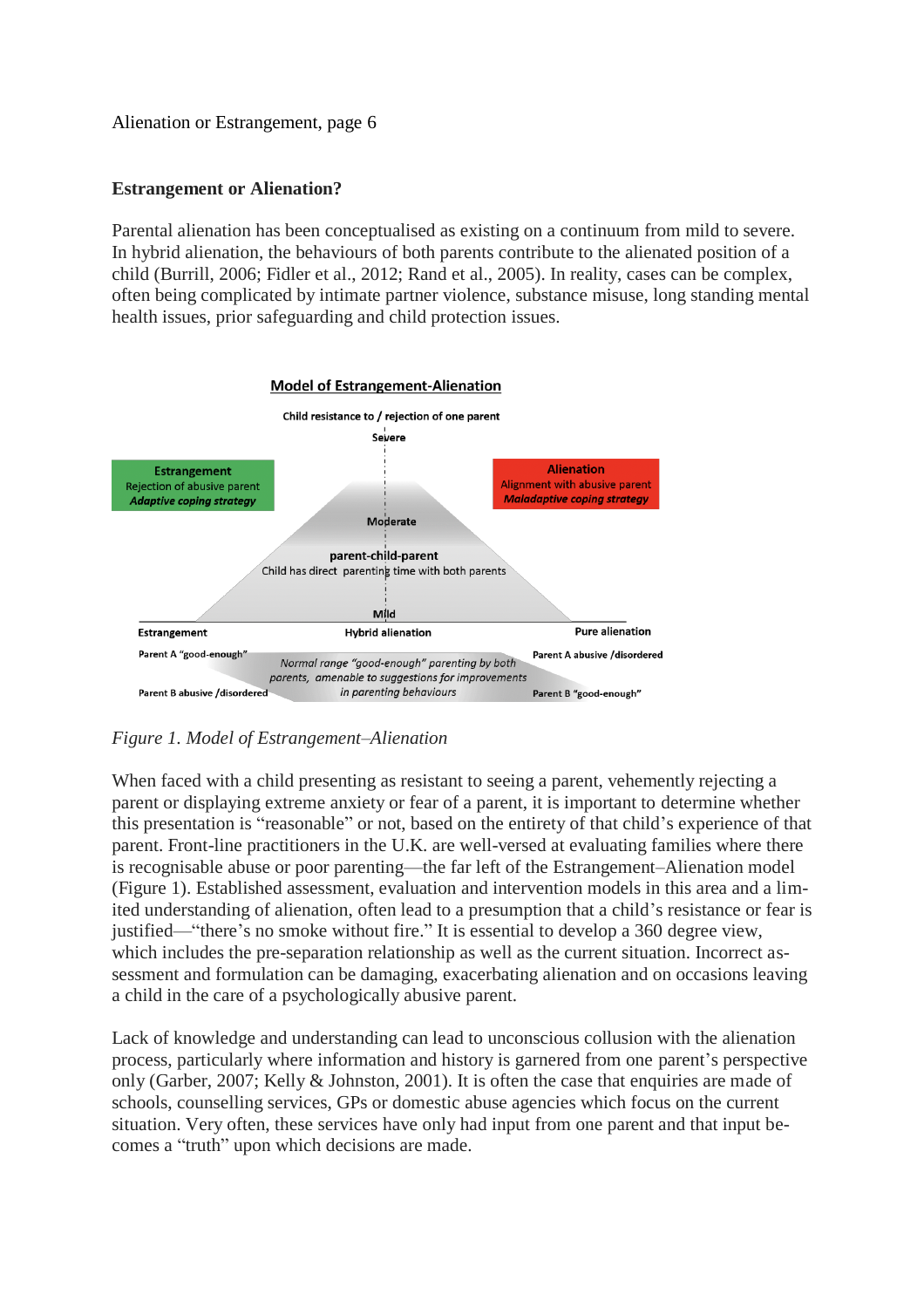As an example, a parent may refer their child for counselling due to their evident anxiety. The intake information for the service will be the subjective narrative of the parent who takes the child for therapy. Any interpretation of the child's presentation is likely to draw on the intake information provided by a parent. I have worked with families where the mother stated there were court orders in place preventing a father from seeing a child, and a mother had abandoned a child and moved out of the area. These assertions were taken as fact, without the organisations verifying them or seeking to obtain input from the other parent. Domestic abuse agencies for female victims refuse to take information from a parent who is alleged to be a perpetrator of domestic violence and I have known a GP refuse to record parental concerns at the insistence of a child deemed Gillick competent.

#### **Assessment**

Determining whether a child's rejection of a parent is justified is a complex issue. Every family and situation is unique. In cases where there are suspicions of alienation, or where a child is resisting/refusing contact, early assessment by an alienation aware practitioner is essential. Late assessment increases the risks to children as alienation is usually more difficult to address with the passage of time, as the parties become entrenched in their positions, further exacerbated by adversarial court proceedings.

The initial aim of early assessment is for both parents to acknowledge issues with the parent– child relationship, and that it is in the child's best interests to have an ongoing relationship with both parents. A voluntary agreement for consented and contracted appropriate therapy with an alienation aware practitioner, a firm, enforced child arrangements order and swift routes for return to court should arrangements break down or the therapist indicate nonengagement, is an important predictor of positive outcomes.

If the parents are unable to agree, or if a practitioner identifies non-compliance or safeguarding issues, a comprehensive assessment by a court appointed expert with specialist knowledge is needed (Fidler & Bala, 2010). This typically includes the analysis of longitudinal information about all of the parties, parents and children, and the family dynamics from many sources—including discussions, observations, appropriate psychometric instruments, court papers, information from individuals and organisations who have experience of the child, parents or family, school and medical information (Ellis, 2008; Fidler et al., 2012; Friedlander & Walters, 2010; Jaffe, Ashbourne, & Mamo, 2010). In the U.K., such an assessment is usually a last resort after all else has failed. This needs to be addressed. Prior ill-informed, inappropriate, failed attempts at re-establishing the parent–child relationship when there is not a clear enough understanding of aetiology of the situation can exacerbate the alienation and increase the psychological distress in a child.

A comprehensive assessment and formulation of a child's resistance/refusal to being with a parent will indicate the most appropriate intervention. Front-line practitioners can begin to assess by being open-minded, mindful of their own biases and considering the presence of symptomatic behaviours in a child and alienating behaviours in a parent (above). If any of these are evident, alienation must be considered. It is important to make some assessment of a child away from the influence of a potentially alienating parent. This can often best be effected at school or in a day-care setting. The influence of a parent waiting in a hallway outside an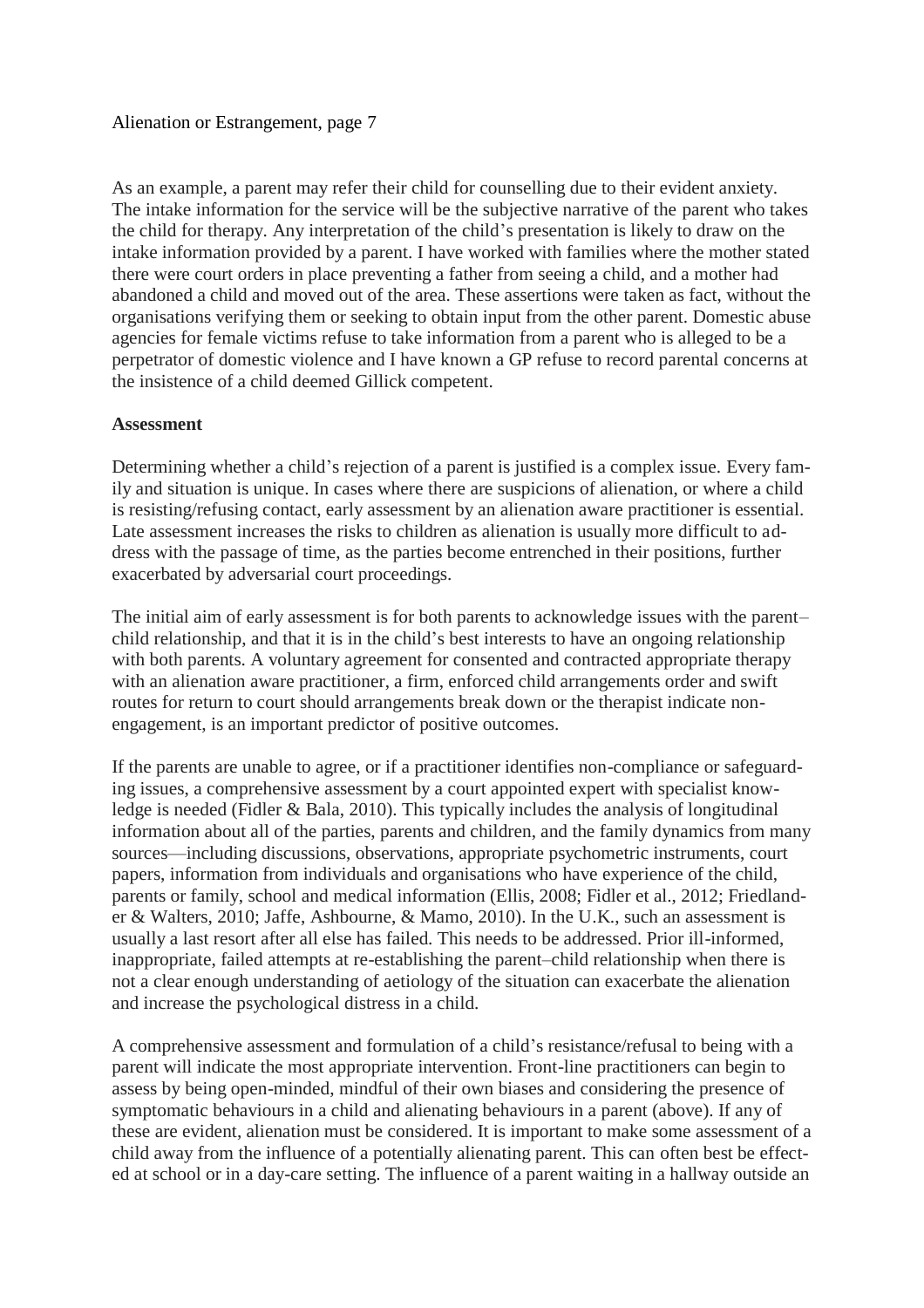office should not be underestimated. Suitably trained professionals should seek a child's thoughts and feelings on each of the parents—what they like and dislike about them, good times and bad, how they are similar to each. Any black and white thinking should be gently explored; the use of photographs or videos can be particularly helpful here. Assessors should be alert to any incongruence between affect, verbal comments and body language. A child may insist they fear a parent—with no emotion or visible signs at all.

Allegations of abuse where alienation is a possibility, need careful management. It is usual in the UK to cease contact when allegations are made, pending investigation. Often there is no due consideration of the risks of interruption of the parent–child relationship if allegations are unfounded.

#### **Case Management**

In cases where alienation may be a factor, timeliness and continuity of case management by judge and court appointed professionals is essential. Parents need to be minded, at the outset, that there will be accountability and clear consequences for failing to adhere to court orders or for interfering with, or undermining, the parent–child relationship (Bala, Hunt, & McCarney, 2010; Epstein et al., 2015; Martinson, 2010). Sanctions are only effective if imposed. In the U.K., enforcement of court orders and sanctions for breaches are rare. One recommended sanction for interference or breach of order is increasing parenting time over and above that which has been missed. A suspended transfer of residence can be effective where there is no significant underlying psychopathology, encouraging a parent to comply with a court recommended or ordered intervention plan and child arrangements.

In more severe, intractable cases, it may be appropriate to change child arrangements so that a child is removed from the care of an alienating and abusive parent. In these cases it is usual for all contact between parent and child to be suspended for a period of time to enable the effective re-establishment of a relationship with the once rejected parent. This can happen remarkably quickly, though for other children there may be a requirement for a temporary placement in local authority or kinship care. Transfer of residence should not be considered lightly and should only be undertaken following a comprehensive, holistic assessment. The goal is to remove a child from an abusive parent and place them with the parent who is best able to meet all of their needs, including fostering a relationship with the other parent when it is safe to do so. Such a transfer of care should not be undertaken without ongoing appropriate therapeutic support. Careful monitoring of re-introduction to a once aligned parent is necessary; it is likely that this will need to be supervised, at least initially, and potentially in the long term.

### **Interventions**

There is no one-size-fits-all intervention where alienation may be present. A tailored program based on assessment and formulation is likely to afford the best outcomes. However, whatever the intervention plan there are some key common factors. These include the involvement of both parents and all children and the co-ordination and oversight by a single clinician. This clinician will either deliver all the therapeutic elements themselves, or ensure that there is effective supervision and sharing of information between therapists to minimise any align-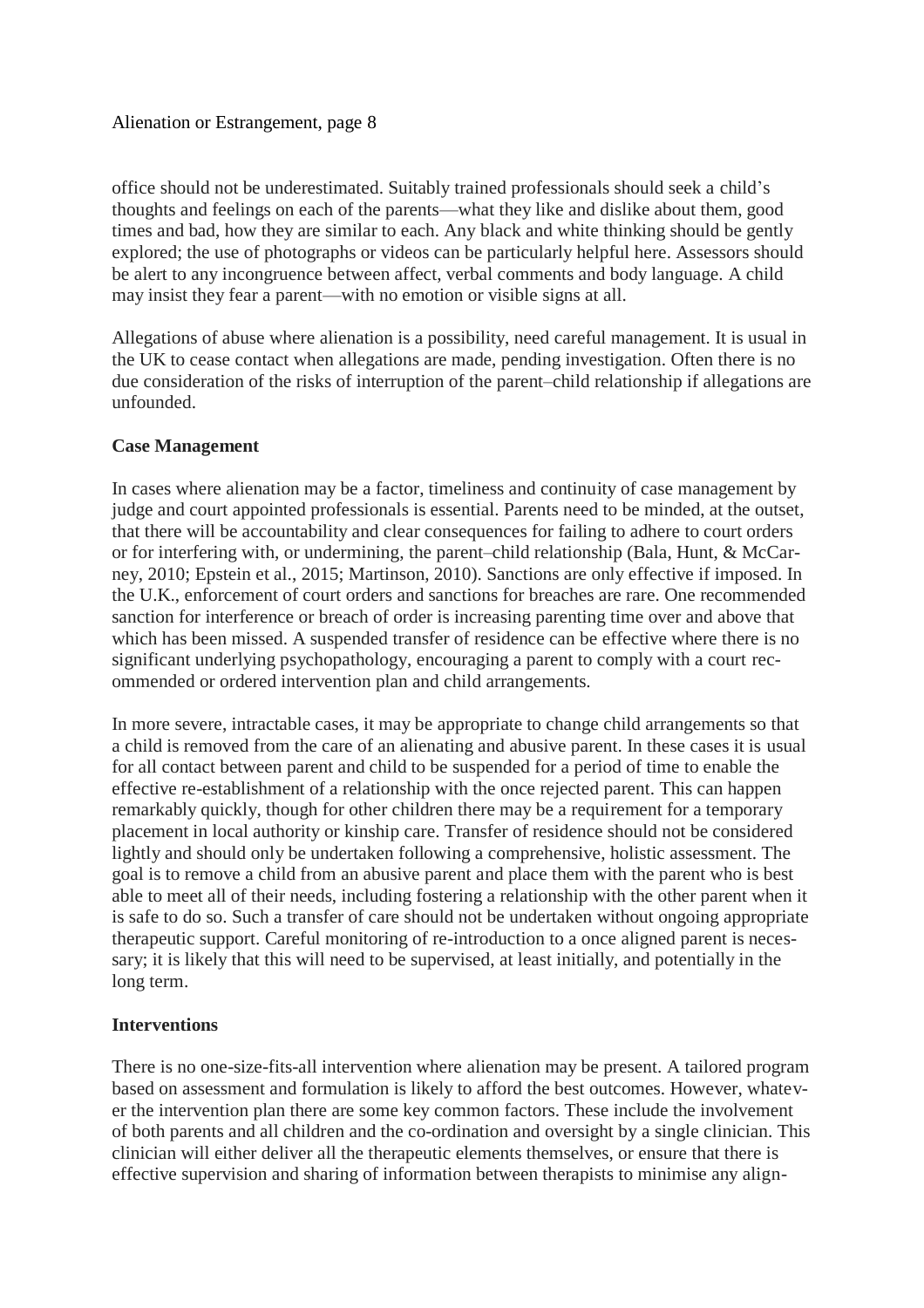ment or unwitting collusion. In these cases there is modification to the usual levels of confidentiality which are clearly explained to each party at the outset, and to which they must consent. The supervising clinician also holds responsibility for a swift referral back to court where they assess the plan to be ineffective, or where one or more parties does not engage.

Interventions which are appropriate for mild to moderate alienation all share common elements which include psychoeducation about parental alienation and the impact on the child; reduction of the child's psychological distress and improvement of emotional well-being; addressing the child's distorted cognitions and developing their critical thinking skills; support of the alienated parent–child relationship; supporting the alienating parent and challenging their distorted cognition; attempts at reparation of the co-parenting relationship, improved communication and healthy boundaries (Albertson-Kelly & Burkhard, 2013; Fidler et al., 2012; Friedlander & Walters, 2010; Smith, 2016; Templer, Matthewson, Haines, & Cox, 2017; Walters & Friedlander, 2016). Interventions of this type include increasing parenting time between the child and the alienated parent.

In order to minimise the likelihood of alienation taking hold, there are some effective steps which can be implemented early in the legal process. Parenting time should be maintained unless there is clear evidence that a parent is harming a child. Court orders which allocate parenting time with each parent, including the full range of parenting activities (mornings, evenings, overnights, school nights, weekends, holidays, leisure time) suggests to a child that both parents are important. Further, this allows them to develop a critical appraisal of each parent which can provide them with some resistance to alienating strategies. Depending on the developmental needs of a child, longer periods with fewer handovers are preferred, with a limit on the level of indirect contact with the absent parent during this time. If handovers cannot be undertaken without conflict, they should be accommodated by a third party or at a neutral venue such as at school.

# **Moving Forward**

In the U.K. we have been slow to take on board the global knowledge base regarding parental alienation, the harm to children, assessment protocols and evidence informed interventions. It is hoped that this article will assist those who work directly with separated families to better recognise risk factors and triggers and intercede appropriately.

# **Recommended Reading for Practitioners**

Fidler, Bala & Saini (2012). *Children who resist post separation parental contact: A differential approach for legal and mental health professionals*. Oxford University Press.

Baker & Sauber (2013) *Working with alienated children and families: A clinical guidebook.* Hove: Routledge.

Walters, M. G., & Friedlander, S. (2016). When a Child Rejects a Parent: Working With the Intractable Resist/Refuse Dynamic. *Family Court Review*, 54(3), 424–445. <http://doi.org/10.1111/fcre.12238>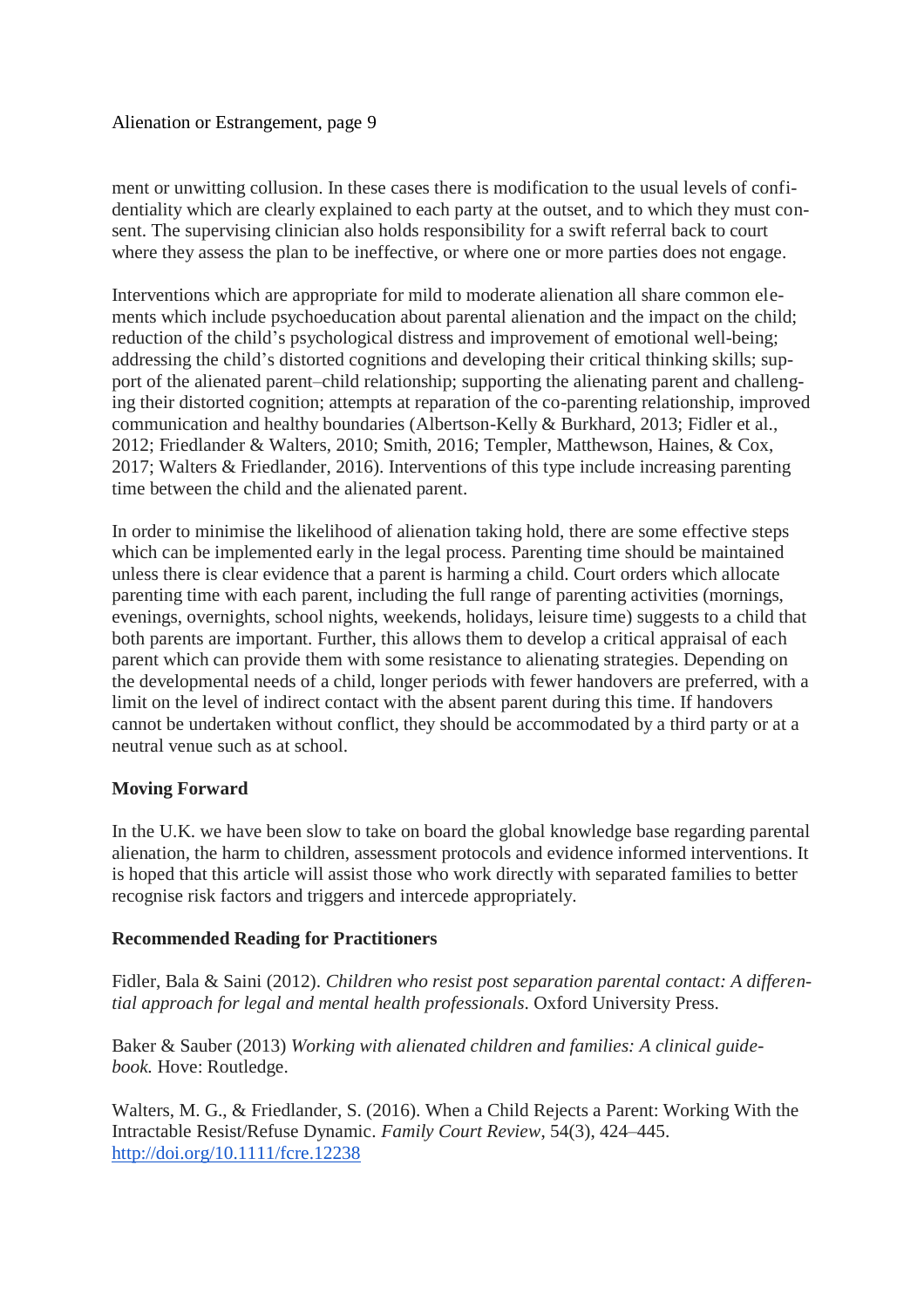Friedlander, S., & Walters, M. G. (2010). When a child rejects a parent: Tailoring the intervention to fit the problem. *Family Court Review*, 48(1), 98–111. <http://doi.org/10.1111/j.1744-1617.2009.01291.x>

Dejong, M., & Davies, H. (2013). Contact refusal by children following acrimonious separation: therapeutic approaches with children and parents. *Clinical Child Psychology and Psychiatry*, 18(2), 185–98. <http://doi.org/10.1177/1359104512444629>

Templer, K., Matthewson, M., Haines, J., & Cox, G. (2016). Recommendations for best practice in response to parental alienation: findings from a systematic review. *Journal of Family Therapy*, 39(1), 103–122. <http://doi.org/10.1111/1467-6427.12137>

Weir, K., & Sturge, C. (2006). Clinical advice to courts on children's contact with their parents following parental separation. *Child and Adolescent Mental Health*, 11(1), 40– 46. [http://doi.org/10.1111/j.1475-3588.2005.00385\\_1.x](http://doi.org/10.1111/j.1475-3588.2005.00385_1.x)

# **References**

Albertson-Kelly, J., & Burkhard, B. (2013). Family reunification in a forensic setting. In A. J. L. Baker & S. R. Sauber (Eds.), *Working with alienated children and families: A clinical guidebook* (pp. 232–251). Hove: Routledge.

Amato, P. R., & Cheadle, J. E. (2008). Parental divorce, marital conflict and children's behavior problems: A comparison of adopted and biological children. *Social Forces*, *86*(3), 1139–1161.

American Psychiatric Association. (2013). *Diagnostic and statistical manual of mental disorders (DSM-5)*. American Psychiatric Pub.

Bagby, R. M., Nicholson, R. A., Buis, T., Radovanovic, H., & Fidler, B. J. (1999). Defensive responding on the MMPI-2 in family custody and access evaluations. *Psychological Assessment*, *11*, 24–28.

Baker, A. J. L. (2005). Parent alienation strategies: A qualitative study of adults who experienced parental alienation as a child. *American Journal of Forensic Psychology*, *23*(4).

Baker, A. J. L. (2005). The long-term effects of parental alienation on adult children: A qualitative research study. *The American Journal of Family Therapy*, *33*(4), 289– 302. <http://doi.org/10.1080/01926180590962129>

Baker, A. J. L. (2006). Patterns of parental alienation syndrome: A qualitative study of adults who were alienated from a parent as a child. *American Journal of Family Therapy*, *34*(1), 63– 78. <http://doi.org/10.1080/01926180500301444>

Baker, A. J. L. (2007). Knowledge and attitudes about the parental alienation syndrome: A survey of custody evaluators. *The American Journal of Family Therapy*, *35*(1), 1–19. <http://doi.org/10.1080/01926180600698368>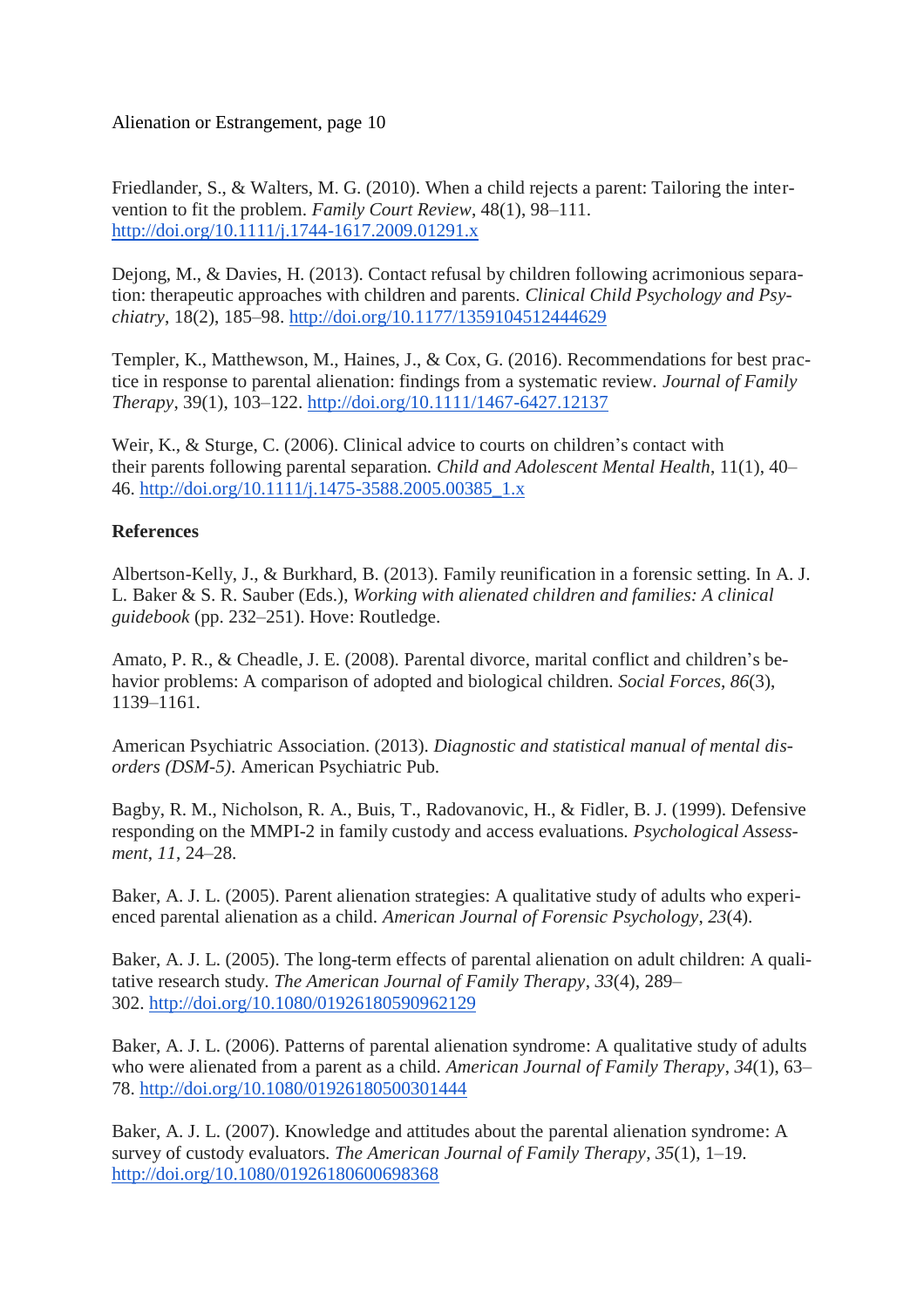Baker, A. J. L., & Chambers, J. (2011). Adult recall of childhood exposure to parental conflict: Unpacking the black box of parental alienation. *Journal of Divorce & Remarriage*, *52*(1), 55–76. <http://doi.org/10.1080/10502556.2011.534396>

Baker, A. J. L., & Darnall, D. (2006). Behaviors and strategies employed in parental alienation: A survey of parental experiences. *Journal of Divorce & Remarriage*, *45*(1), 97–124. <http://doi.org/10.1300/J087v45n01>

Baker, A. J. L., & Verrocchio, M. C. (2013). Italian college student-reported childhood exposure to parental alienation: Correlates with well-being. *Journal of Divorce & Remarriage*, *54*(8), 609–628. <http://doi.org/10.1080/10502556.2013.837714>

Baker, A. J. L., & Verrocchio, M. C. (2016). Exposure to parental alienation and subsequent anxiety and depression in Italian adults. *The American Journal of Family Therapy*, *44*(5), 255–271. <http://doi.org/10.1080/01926187.2016.1230480>

Bala, N., Hunt, S., & McCarney, C. (2010). Parental alienation: Canadian court cases 1989- 2008. *Family Court Review*, *48*(1), 164–179. [http://doi.org/10.1111/j.1744-](http://doi.org/10.1111/j.1744- 1617.2009.01296.x) [1617.2009.01296.x](http://doi.org/10.1111/j.1744- 1617.2009.01296.x)

Bathurst, K., Gottfried, A. W., & Gottfried, A. E. (1997). Normative data for the MMPI- 2 in child custody litigation. *Psychological Assessment*, *9*(3), 205–211.

Bernet, W., Baker, A. J. L., & Verrocchio, M. C. (2015). Symptom Checklist-90- Revised scores in adult children exposed to alienating behaviors: An Italian sample. *Journal of Forensic Sciences*, *60*(2), 357–62. <http://doi.org/10.1111/1556-4029.12681>

Bernet, W., Boch-Galhau, W. v., Baker, A. J. L., & Morrison, S. L. (2010). Parental alienation, DSM-V, and ICD-11. *The American Journal of Family Therapy*, *38*(2), 76–187. <http://doi.org/10.1080/01926180903586583>

Buchanan, C. M., & Heiges, K. L. (2001). When conflict continues after the marriage ends: Effects of postdivorce conflict on children. In J. H. Grych & F. D. Fincham (Eds.), *Interparental Conflict and Child Development* (pp. 337–362). Cambridge: Cambridge University Press. <http://doi.org/10.1017/CBO9780511527838.015>

Burrill, J. (2006). Descriptive statistics of the mild, moderate and severe characteristics of parental alienation syndrome. In R. Gardner, S. R. Sauber, & D. Larandos (Eds.), *The International Handbook of Parental Alienation Syndrome*. Springfield: Charles C Thomas.

Cartwright, G. F. (1993). Expanding the parameters of parental alienation syndrome. *The American Journal of Family Therapy*, *21*(3), 205–215.

Clawar, S. S., & Rivlin, B. V. (1991). *Children held hostage: Dealing with programmed and brainwashed children.* Chicago: American Bar Association.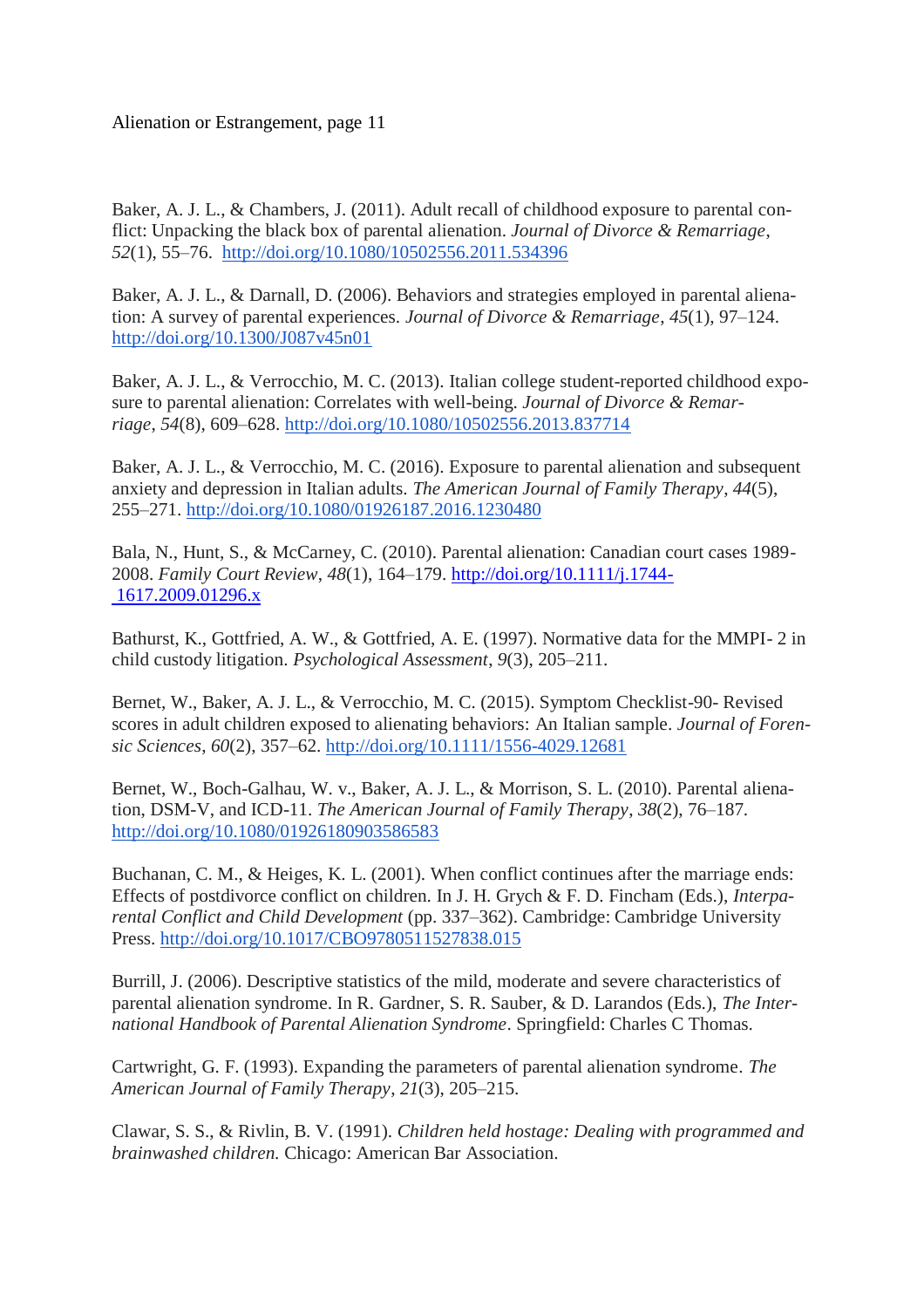Drozd, L. M., & Olesen, N. W. (2004). Is it abuse or is it alienation? A model for evaluating custody disputing families. *Journal of Child Custody*, *1*(3), 65–106.

Dunne, J., & Hedrick, M. (1994). The parental alienation syndrome: An analysis of sixteen selected cases. *Journal of Divorce & Remarriage*, *21*(3-4), 21–38.

Ellis, E. (2008). A stepwise approach to evaluating children for parental alienation syndrome. *Journal of Child Custody*, *4*(1), 55–78. <http://doi.org/10.1300/J190v04n01>

Epstein, K., Pruett, M. K., Cowan, P., Cowan, C., Pradhan, L., Mah, E., & Pruett, K. (2015). More than one way to get there: Pathways of change in coparenting conflict after a preventive intervention. *Family Process*. <http://doi.org/10.1111/famp.12138>

Everett, C. A. (2006). Family therapy for parental alienation syndrome: Understanding the interlocking pathologies. In R. Gardner, S. R. Sauber, & D. Lorandos (Eds.), *The International Handbook of Parental Alienation Syndrome* (pp. 228–241). Springfield: Charles C Thomas.

F v M [2004] EWHC 727 (Fam) <http://www.bailii.org/ew/cases/EWHC/Fam/2004/727.html>

Faller, K. C., & DeVoe, E. R. (1995). Allegations of sexual abuse in divorce. *Journal of Child Sexual Abuse*, (4), 1–25. [http://doi.org/10.1300/J070v04n04\\_01](http://doi.org/10.1300/J070v04n04_01)

Fidler, B. J., & Bala, N. (2010). Children resisting postseparation contact with a parent: Concepts, controversies and conundrums. *Family Court Review*, *48*(1), 10–47. <http://doi.org/10.1111/j.1744-1617.2009.01287.x>

Fidler, B. J., Bala, N., & Saini, M. A. (2012). *Children who resist post separation parental contact: A differential approach for legal and mental health professionals*. Oxford University Press. <http://doi.org/10.1093/acprof:oso/9780199895496.001.0001>

Finnigan, L. (2017, February 12). Divorced parents who pit children against former partners "guilty of abuse." *The Telegraph*. London. Retrieved from [http://www.telegraph.co.uk/news/2017/02/12/divorced-parents-pit-children-](http://www.telegraph.co.uk/news/2017/02/12/divorced-parents-pit-children-%0Dagainst-former-partners-guilty/) against-former[partners-guilty/](http://www.telegraph.co.uk/news/2017/02/12/divorced-parents-pit-children-%0Dagainst-former-partners-guilty/)

Friedlander, S., & Walters, M. G. (2010). When a child rejects a parent: Tailoring the intervention to fit the problem. *Family Court Review*, *48*(1), 98–111. <http://doi.org/10.1111/j.1744-1617.2009.01291.x>

Garber, B. D. (2007). Conceptualizing visitation resistance and refusal in the context of parental conflict, separation, divorce. *Family Court Review*, *45*(4), 588–599. <http://doi.org/10.1111/j.1744-1617.2007.00173.x>

Garber, B. D. (2011). Parental alienation and the dynamics of the enmeshed parent–child dyad: Adultification, parentification and infantilization. *Family Court Review*, *49*(2), 322– 335. <http://doi.org/10.1111/j.1744-1617.2011.01374.x>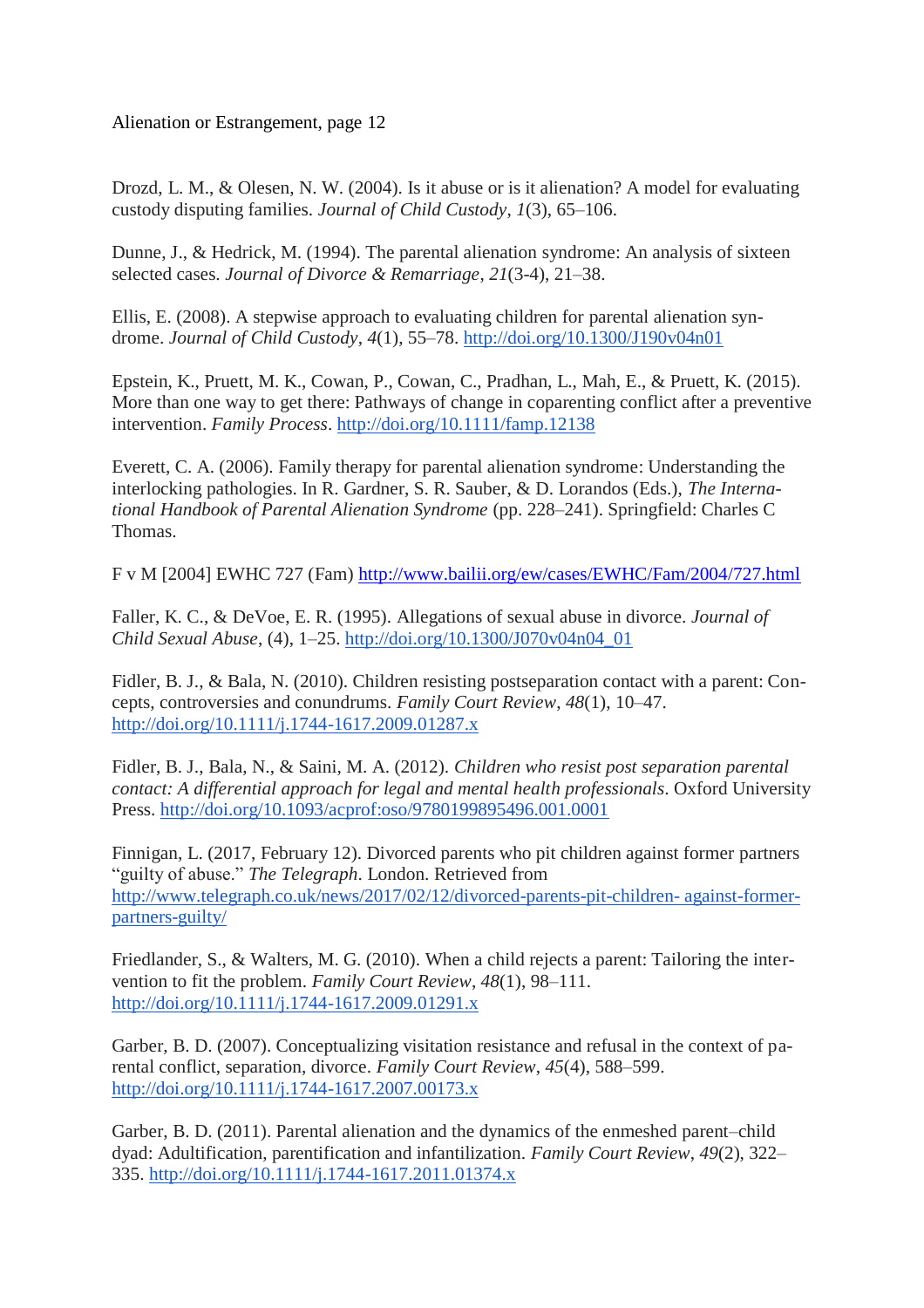Gardner, R. (1985). Recent trends in divorce and custody litigation. *Academy Forum*, *29*(2),  $3 - 7$ .

Gordon, R. M., Stoffey, R., & Bottinelli, J. (2008). MMPI-2 findings of primitive defenses in alienating parents. *The American Journal of Family Therapy*, *36*(3), 211–228. <http://doi.org/10.1080/01926180701643313>

Grych, J. H., Seid, M., & Fincham, F. D. (1992). Assessing marital conflict from the child's perspective: The Children's Perception of Interparental Conflict Scale. *Child Development*, *63*(3), 558–572. [http://doi.org/10.1111/j.1467-](http://doi.org/10.1111/j.1467- 8624.1992.tb01646) 8624.1992.tb01646.x

Haley, J. (1977). Toward a theory of pathological systems. In P. Watzlawick & J. H. Weakland (Eds.), *The interactional view: Studies at the Mental Research Institute, Palo Alto, 1965- 1974* (pp. 31–48). New York: Norton.

Harman, J. J., Biringen, Z., Ratajack, E. M., Outland, P. L., & Kraus, A. (2016). Parents behaving badly: gender biases in the perception of parental alienating behaviors. *Journal of Family Psychology*, *30*(7), 866–874. <http://doi.org/10.1037/fam0000232>

Harman, J. J., Leder-Elder, S., & Biringen, Z. (2016). Prevalence of parental alienation drawn from a representative poll. *Children and Youth Services Review*, *66*, 62–66.

Hill, A. (2016, July 14). Programme aims to help people affected by "parental alienation." *The Guardian*. Retrieved from [https://www.theguardian.com/society/2016/jul/14/programme-aims-to-help-](https://www.theguardian.com/society/2016/jul/14/programme-aims-to-help-%0Dpeople-affected-by-parental-alienation) people-affected[by-parental-alienation](https://www.theguardian.com/society/2016/jul/14/programme-aims-to-help-%0Dpeople-affected-by-parental-alienation)

Jaffe, P. G., Ashbourne, D., & Mamo, A. A. (2010). Early identification and prevention of parent-child alienation: A framework for balancing risks and benefits of intervention. *Family Court Review*, *48*(1), 136–152. <http://doi.org/10.1111/j.1744-1617.2009.01294.x>

Johnston, J. R. (2003). Parental alignments and rejection: an empirical study of alienation in children of divorce. *The Journal of the American Academy of Psychiatry and the Law*, *31*(2), 158–170.

Johnston, J. R. (2005). Children of divorce who reject a parent and refuse visitation: Recent research and social policy implications for the alienated child. *Family Law Quarterly*, *38*(4), 757–775.

Johnston, J. R., Campbell, L. E., & Mayes, S. S. (1985). Latency children in post-separation and divorce disputes. *Journal of the American Academy of Child Psychiatry*, *24*(5), 563–574. [http://doi.org/10.1016/S0002-7138\(09\)60057-1](http://doi.org/10.1016/S0002-7138(09)60057-1)

Johnston, J. R., Campbell, L. E., & Tall, M. C. (1985). Impasses to the resolution of custody and visitation disputes. *American Journal of Orthopsychiatry*, *55*, 112–129.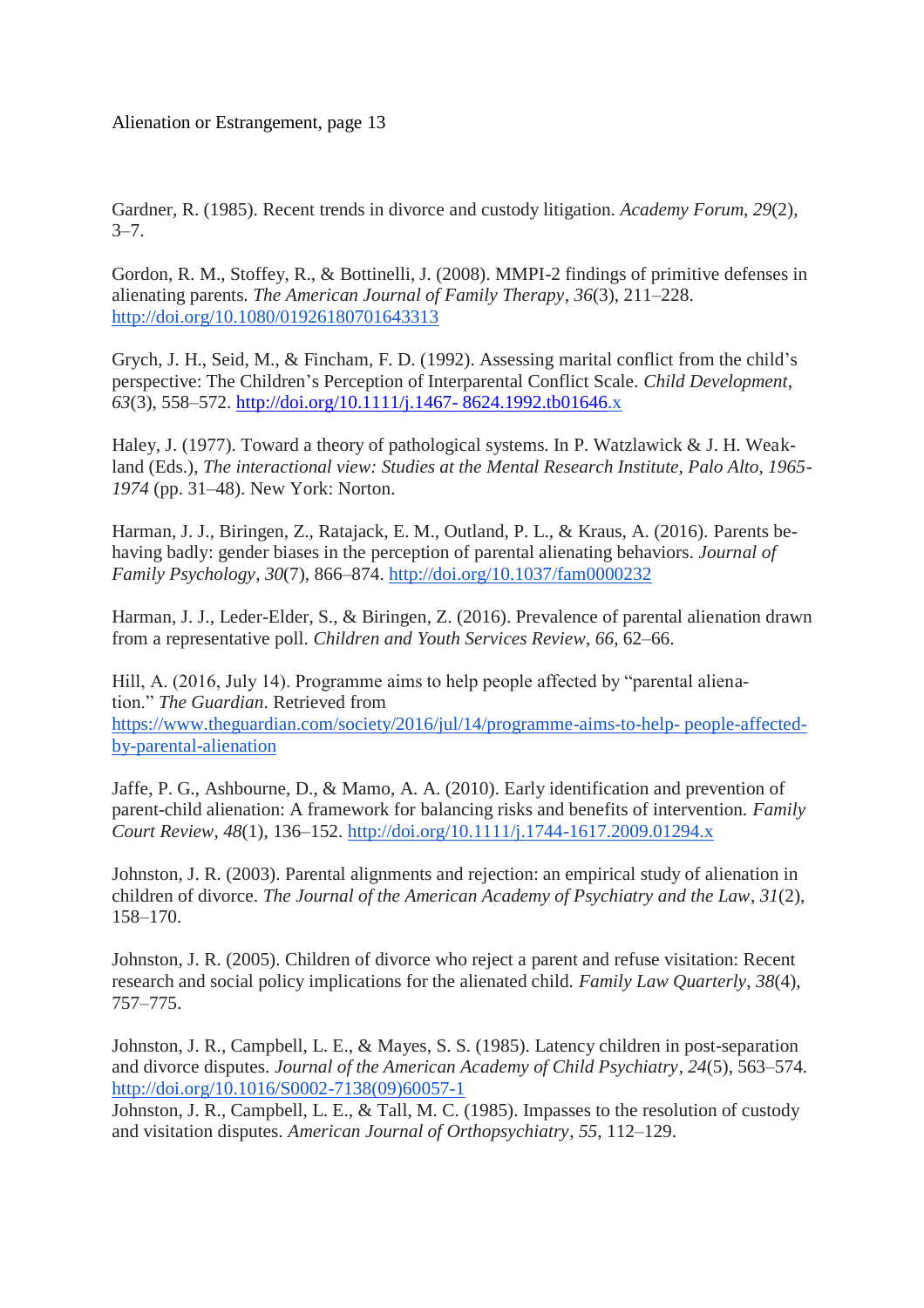Johnston, J. R., Olesen, N. W., & Walters, M. G. (2005). Custody-disputing families 1. *Family Court Review*.

Johnston, J. R., Walters, M. G., & Olesen, N. W. (2005). Is it alienating parenting, role reversal or child abuse? A study of children's rejection of a parent in child custody disputes. *Journal of Emotional Abuse*, *5*(4). [http://doi.org/10.1300/J135v05n04\\_02](http://doi.org/10.1300/J135v05n04_02)

Johnston, J. R., Walters, M. G., & Olesen, N. W. (2005). The psychological functioning of alienated children in custody disputing families: An exploratory study. *American Journal of Forensic Psychology*, *23*(3).

Kelly, J. B., & Johnston, J. R. (2001). The alienated child: A reformulation of parental alienation syndrome. *Family Court Review*, *39*(3), 249–266. [http://doi.org/10.1111/j.174-](http://doi.org/10.1111/j.174-1617.2001.tb00609.x) [1617.2001.tb00609.x](http://doi.org/10.1111/j.174-1617.2001.tb00609.x)

Kerig, P. K. (2005). Revisiting the construct of boundary dissolution: A multidimensional perspective. *Journal of Emotional Abuse*, *5*, 5–42.

Kerig, P. K., & Swanson, J. A. (2010). Ties that bind: Triangulation, boundary dissolution and the effects of interparental conflict on child development. In M. S. Schulz, M. K. Pruett, P. K. Kerig, & R. D. Parke (Eds.), *Strengthening couple relationships for optimal child development: Lessons from research and intervention* (pp. 59–76).

Kopetski, L. M. (1998). Identifying cases of parent alienation syndrome – Part I. *The Colorado Lawyer*, *27*(2), 65–68.

Lampel, A. K. (1996). Children's alignment with parents in highly conflicted custody cases. *Family and Conciliation Courts Review*, *34*(2), 229–239.

Lee, S. M., & Olesen, N. W. (2001). Assessing for alienation in child custody and access evaluations. *Family Court Review*, *39*(3), 282–298.

Martinson, D. J. (2010). One case – One specialized judge: Why courts have an obligation to manage alienation and other high-conflict cases. *Family Court Review*, *48*(1), 180–189. <http://doi.org/10.1111/j.1744-1617.2009.01297.x>

McHale, J. P. (1997). Overt and covert coparenting processes in the family. *Family Process*, *36*(2), 183–201. <http://doi.org/10.1111/j.1545-5300.1997.00183.x>

Minuchin, S. (1974). *Families and family therapy*. Harvard University Press.

Morewitz, S. J. (2016). Impact of conflicted child custody on school, behavioral, and social outcomes: An ecological approach. In *Handbook of Child Custody.*  [http://doi.org/10.1007/978-3-319-13942-5\\_18](http://doi.org/10.1007/978-3-319-13942-5_18)

Munby, J. (2017). Keynote Speech. In *FNF Annual Conference 2017*. Bristol.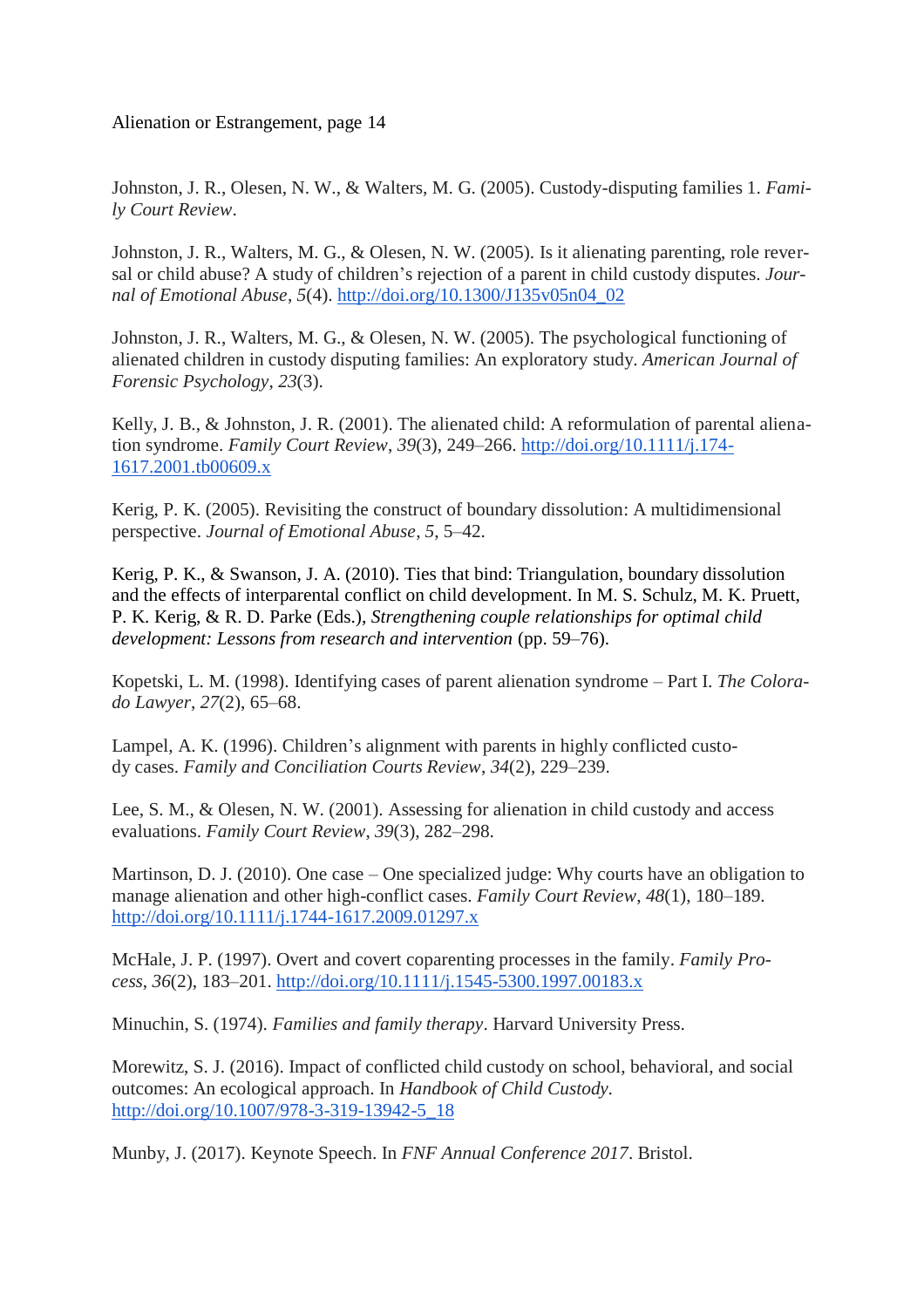Racusin, R. J., Copans, S. A., & Mills, P. (1994). Characteristics of families of children who refuse post-divorce visits. *Journal of Clinical Psychology*, *50*(5), 792–801.

Rand, D. C. (1997). The spectrum of parental alienation syndrome (part I). *American Journal of Forensic Psychology*, *15*(3).

Rand, D., Rand, R., & Kopetski, L. (2005). The spectrum of parental alienation syndrome part III: The Kopetski follow-up study. *American Journal of Forensic Psychology*, *23*(1).

Rowen, J., & Emery, R. (2014). Examining parental denigration behaviors of co-parents as reported by young adults and their association with parent–child closeness. *Couple and Family Psychology: Research and Practice*, *3*(3), 165. <http://doi.org/10.1037/cfp0000026>

Siegel, J. C., & Langford, J. S. (1998). MMPI-2 validity scales and suspected parental alienation syndrome. *American Journal of Forensic Psychology*, *16*(4).

Smith, L. S. (2016). Family-based therapy for parent-child reunification. *Journal of Clinical Psychology*, *72*(5), 498–512. <http://doi.org/10.1002/jclp.22259>

Steinberger, C. (2006). Father? What father? Parental alienation and its effects on children (part two). *Law Guardian Reporter*, *12*(4), 1–15.

Stoltz, J. M., & Ney, T. (2002). Resistance to visitation: Rethinking parental and child alienation. *Family Court Review*, *40*(2), 220–231.

Templer, K., Matthewson, M., Haines, J., & Cox, G. (2017). Recommendations for best practice in response to parental alienation: Findings from a systematic review. *Journal of Family Therapy*, *39*(1), 103–122. [http://doi.org/10.1111/1467-](http://doi.org/10.1111/1467- 6427.12137) 6427.12137

Thoennes, N., & Tjaden, P. G. (1990). The extent, nature, and validity of sexual abuse allegations in custody/visitation disputes. *Child Abuse and Neglect*, *14*(2), 151–163. [http://doi.org/10.1016/0145-2134\(90\)90026-P](http://doi.org/10.1016/0145-2134(90)90026-P)

Trocmé, N., & Bala, N. (2005). False allegations of abuse and neglect when parents separate. *Child Abuse and Neglect*, *29*(12), 1333–1345. <http://doi.org/10.1016/j.chiabu.2004.06.016>

Turkat, I. D. (1994). Child visitation interference in divorce. *Clinical Psychology Review*, *14*, 737–742.

Vassiliou, D., & Cartwright, G. F. (2001). The lost parents' perspective on parental alienation syndrome. *The American Journal of Family Therapy*, *29*(3), 181–191. <http://doi.org/10.1080/019261801750424307>

Verrocchio, M. C., Baker, A. J. L., & Bernet, W. (2016). Associations between exposure to alienating behaviors, anxiety, and depression in an Italian sample of adults. *Journal of Forensic Sciences*, *61*(3). [http://doi.org/10.1111/1556-](http://doi.org/10.1111/1556- 4029.13046) 4029.13046